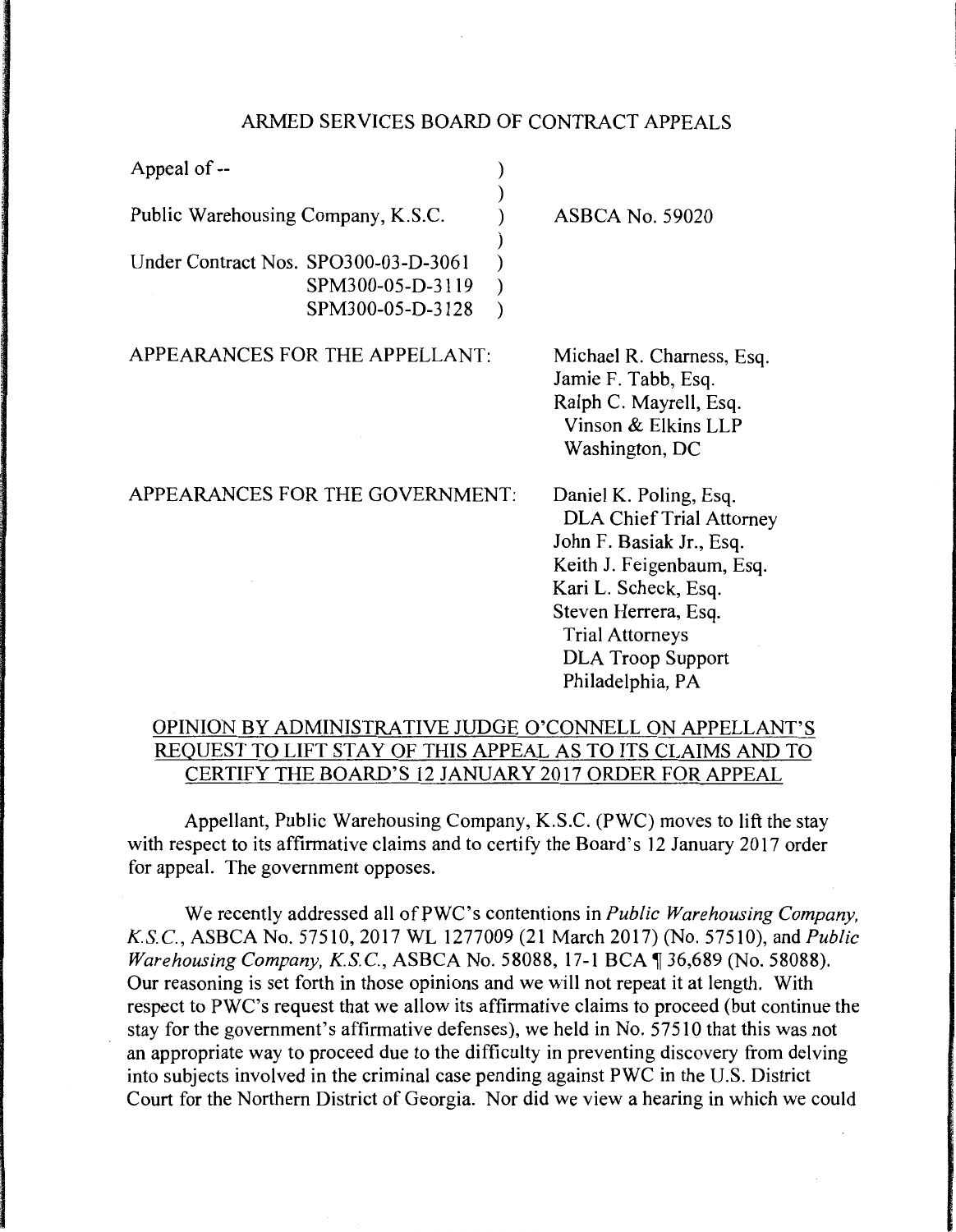not consider the government's affirmative defenses to be an efficient use of our resources.

With respect to certifying our 12 January 2017 order for appeal to the Court of Appeals for the Federal Circuit, we explained at length in No. 58088 that we do not possess authority to certify interlocutory decisions for appeal. PWC faults us, however, for not addressing the opinion of the Court of Appeals for the Federal Circuit in *AAA Engineering* & *Drafting, Inc. v. Widnall,* 129 F.3d 602 (Fed. Cir. 1997).

In *AAA Engineering,* the Federal Circuit addressed whether a Board decision that decided entitlement but remanded to the parties to negotiate quantum was appealable. The court of appeals held that our opinion was not final and therefore not appealable. The court of appeals also contrasted this result with another opinion in which it had determined that our decision was sufficiently final to appeal because we had granted summary judgment to the government on a sovereign acts defense, an issue that the court found to be separate and distinct from the issues remaining before the Board. *Id.* at 604-05 (citing *Orlando Helicopter Airways, Inc. v. Widnall,* 51 F .3d 258 (Fed. Cir. 1995)). Because our decision to stay this appeal for one year could not be deemed a final decision by any stretch of the imagination, neither *AAA Engineering*  nor *Orlando Helicopter* provides any help to PWC.

Nevertheless, PWC finds support in *AAA Engineering* in a footnote in which the Federal Circuit distinguished that case from classes of cases in which Congress had created a waiver to the finality rule, citing 28 U.S.C. § 1292(a)(1) (injunctions), § 1292(b) (certified appeals), and § 1292(c) (patent infringement cases). *AAA Engineering*, 129 F.3d at 605 n.\*. None of these statutes apply to the Board, however, and in the text leading up to the footnote, the court of appeals emphasized '"the historic requirement for finality, expressly imposed by Congress" that applied to the Board. The court declined to rule that this requirement was subject to individual exception and waiver. Accordingly, we find no support in this footnote for PWC's position.

## CONCLUSION

PWC's motion is denied.

Dated: 2 May 2017

MICHAEL N. O'CONNELL Administrative Judge Armed Services Board of Contract Appeals

(Signatures continued)

2